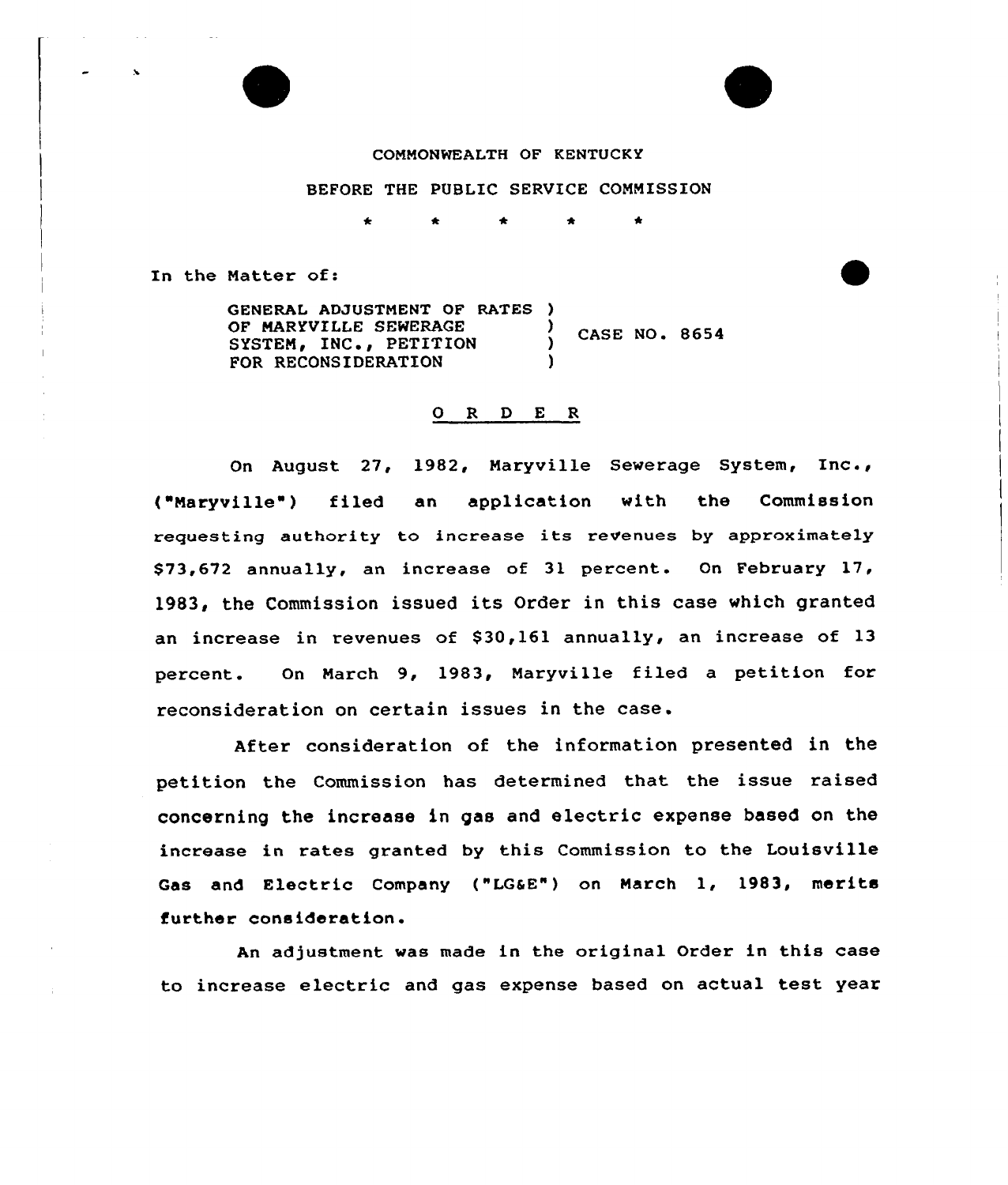



usage and the rates in effect for LG&E at the end of the test  $period.$ <sup>1</sup> The petition requests reconsideration of this adjustment based on LGSE's most recent rate increase. The LG&E Order was issued subsequent to Haryville's Order and it was not possible to accurately determine its effect at the time Naryville's Order was issued.

and the state of the

However, the Commission has determined that reconsideration of this issue should be granted for the following reasons: First, the amount of the increased expense is now "known and measurable" as the Commission's policy requires for adjustments to be accepted. Second, the increase and Naryville's xequest is spurred by concurrent action of the Commission itself in granting the LG&E increase. In addition, it is the Commission's intent to set rates to prevent unnecessarily frequent rate filings which are time consuming and expensive for all. Therefore, based on the aforementioned factors the commission has reconsidered this issue and a determination has been made to increase electric and gas expense by \$4,992 over the amount previously allowed.

After consideration of the effect of this adjustment on the net income allowed based on the 92 percent operating ratio and the effect on income tax expense the total additional revenues allowed herein are \$5,426.

<sup>1</sup> Rates in effect at January 1, 1982, Case No. 8284, LG&E's rate case.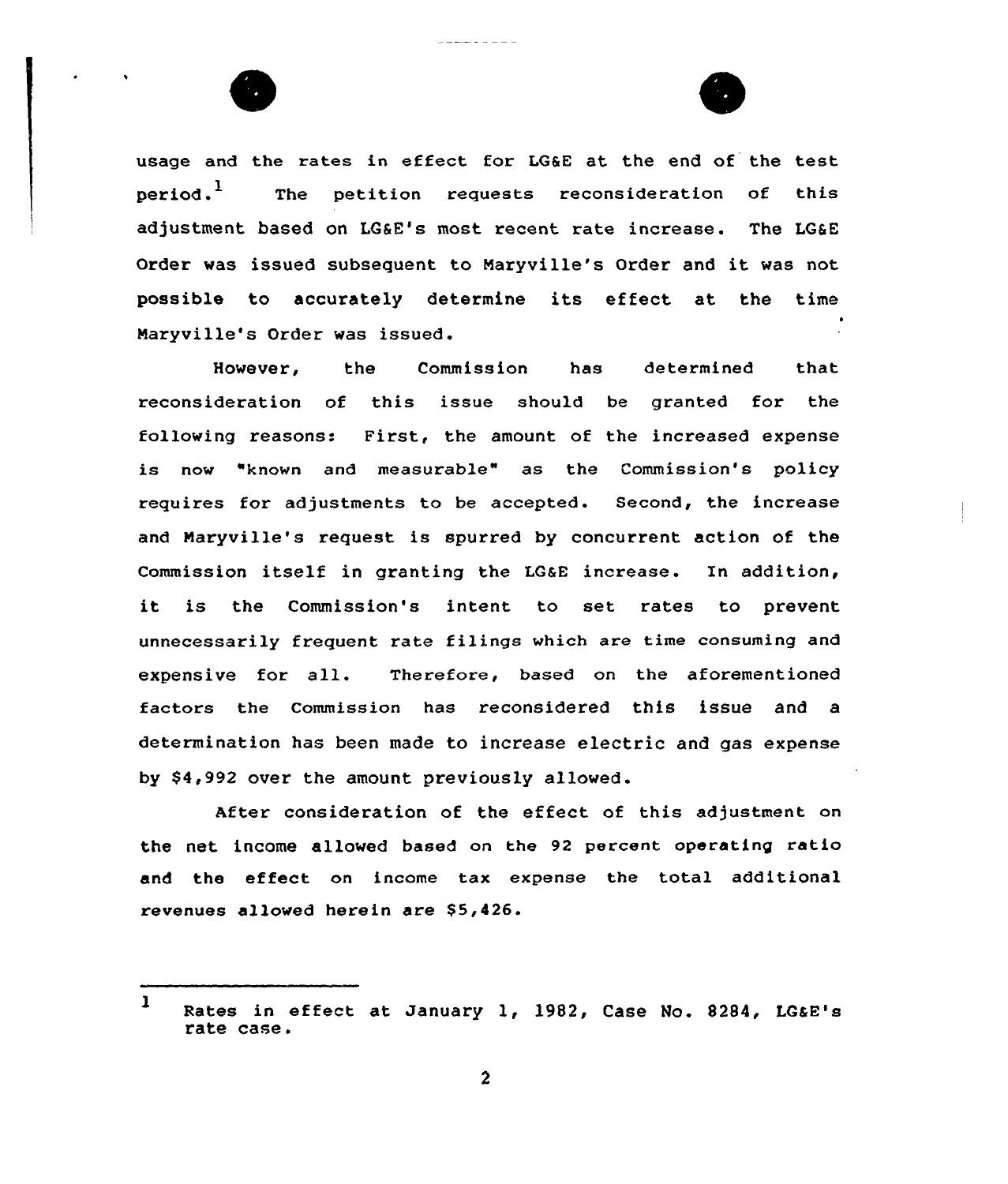The Commission is of the opinion that no significant point or additional information has been presented in the petition which would warrant reconsideration of the other issues discussed in the petition. Therefore, the original Order as issued reflects the Commission's decision on these other issues.

#### REVENUE REQUIREMENTS

In recognition of the items which have been reconsidered herein the Commission has determined that Maryville is entitled to increase its rates to produce total annual revenues of \$269,715 which will require an increase in revenues of \$5,426 over and above the amount previously allowed.

## SUMMARY

The Commission, having considered the petition for reconsideration, is of the opinion and finds that:

l. No significant point or additional information has been brought forth to warrant reconsideration of the issues discussed in the petition except for those issues which have been reconsidered herein.

2. Naryville should be allowed to adjust its rates in recognition of those issues which have been reconsidered herein.

IT IS THEREFORE ORDERED that the petition for reconsideration be and it hereby is denied except for those issues which have been reconsidered herein.

IT IS FURTHER ORDERED that the rates in Appendix <sup>A</sup> be and they hereby are approved for service rendered by Naryville on and after the date of this Order.

 $\mathbf{3}$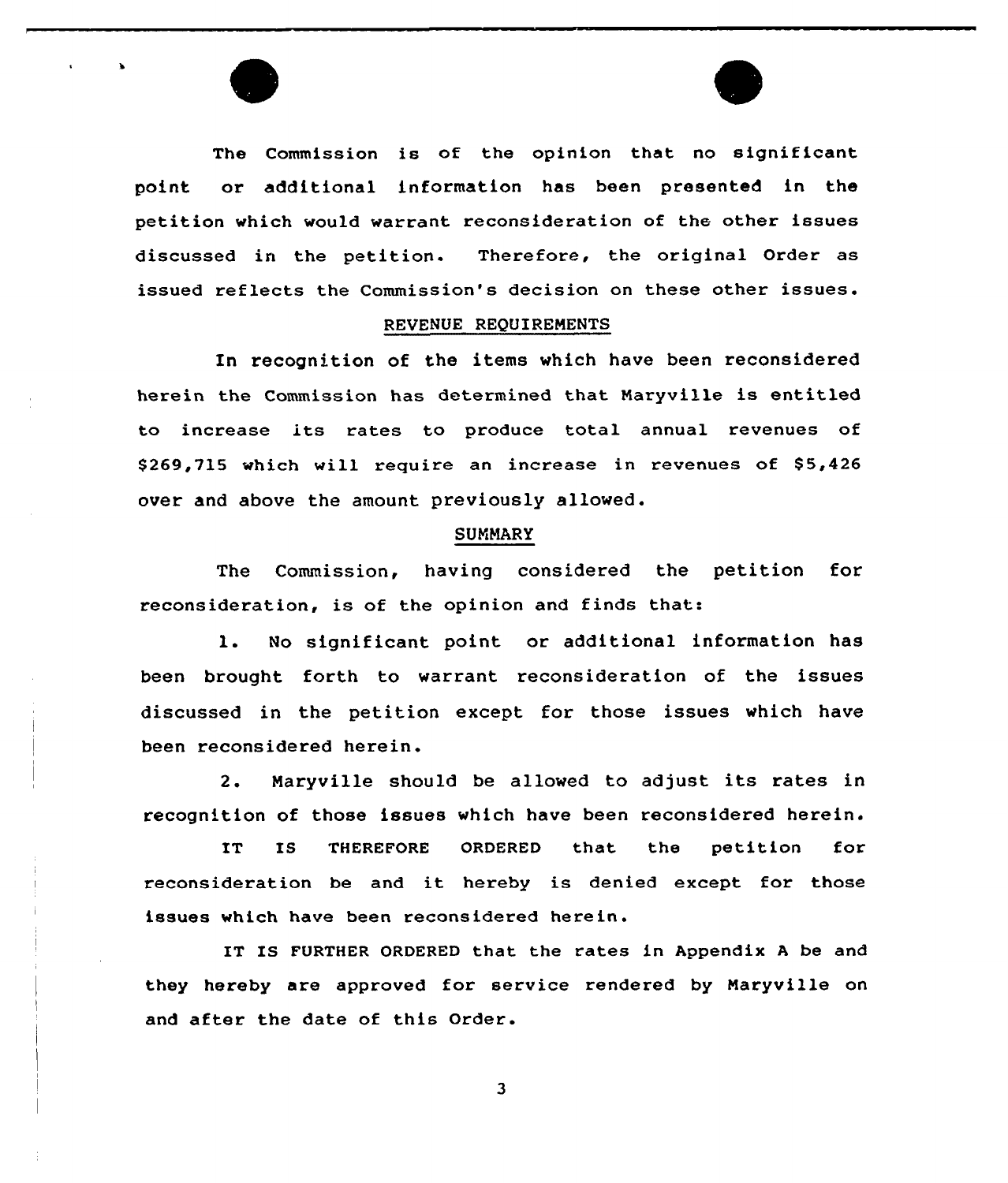IT IS FURTHER ORDERED that within 30 days from the date of this Order Naryville shall file with the Commission its revised tariff sheet setting out the rates approved herein.

IT ts FURTHER 0RDERED that the provisions from the Commission's Order of February 17, 1983, which have not been modified herein shall remain in full force and effect.

Done at Frankfort, Kentucky, this 29th day of March, 1983.

PUBLIC SERVICE CONNISSION

~"=~ rman

Vice Chairman

**Commissioner** 

**ATTEST:** 

**Secretary**